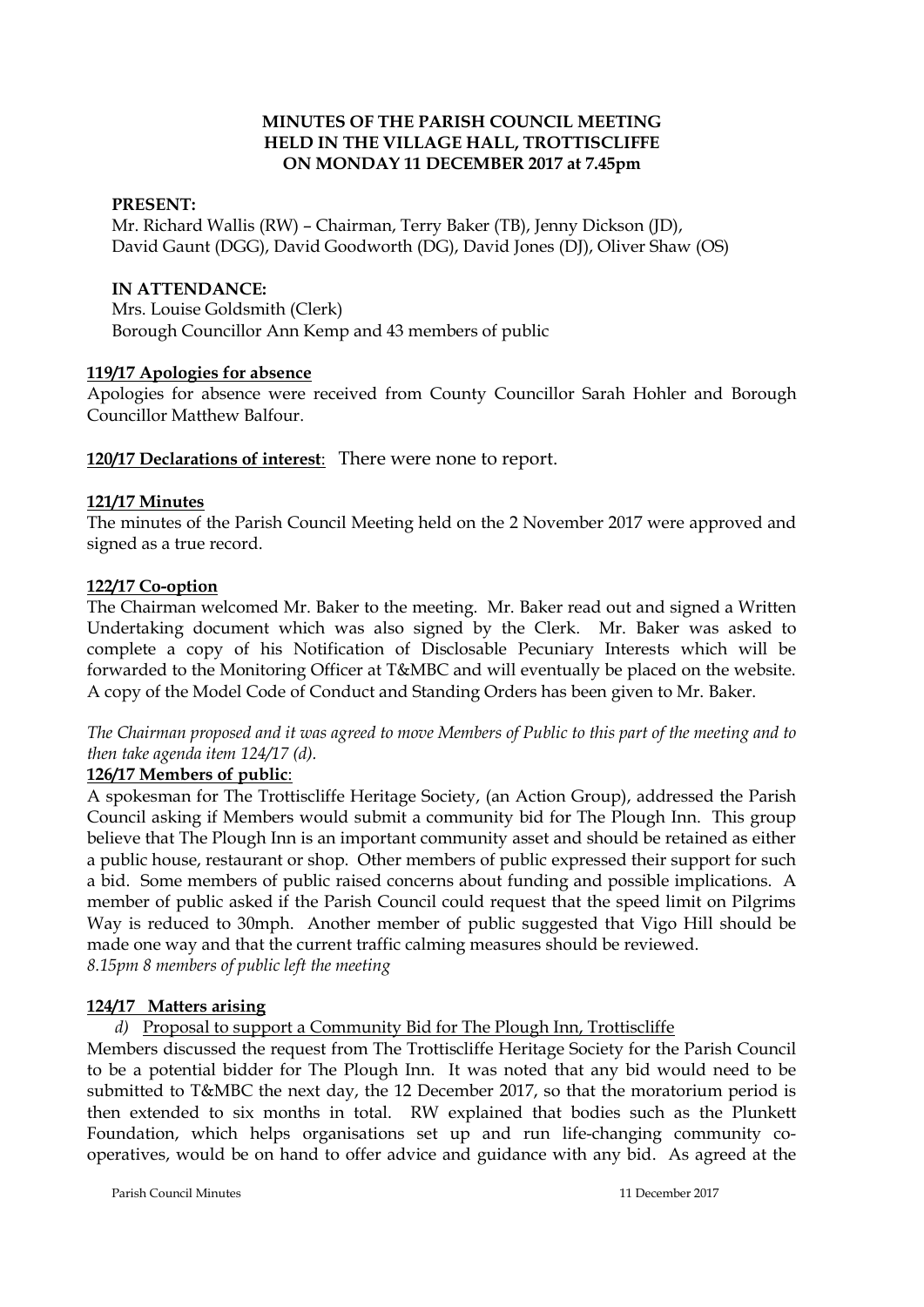last meeting DGG and OS had attended meetings with The Trottiscliffe Heritage Society on behalf of the Parish Council to discuss this project. DGG explained that different funding options would need to be investigated. JD expressed concern that at the last meeting the Action Group had just requested that the Parish Council supports them with a community bid but now wanted the Parish Council to make the bid. JD felt she did not have enough information to make such a decision as this stage. DJ added that the whole of the community would need to be consulted at some stage before a formal submission is made given the enormity of the project and funding required. OS and DGG explained that at this stage there is just a willingness to submit a bid and the group will then iron out all the detail in the forthcoming months. DGG advised that The Trottiscliffe Heritage Society feel that if the bid came from the Parish Council it would carry more weight. OS explained that The Trottiscliffe Heritage Society and the Parish Council would continue to work together over the next 6 months to consider the financial viability of the project and at this stage there would be no financial risk to the Parish Council. Members **resolved** to support a community bid for The Plough. Given the time pressure to submit a bid by the 12 December 2017 OS and DGG proposed that Members lodge a strategic intention with T&MBC for the Parish Council to start the process of a Community bid for The Plough Inn - *Carried 5 in favour, 1 against, 1 abstained.*

*Borough Councillor Ann Kemp and 34 members of public left the meeting*

# **123/17 Reports**

- a) County Councillor There was no report.
- b) Borough Councillor There was no report.
- c) Kent Police –The Chairman reported reported that on 21 November a Land Rover Defender was taken from a dwelling in Plowenders Close, Addington. On the 28 November a Land Rover Defender was stolen from a driveway in The Street, Trottiscliffe. It was noted that there had also been 2 thefts from vehicles in Mereworth during November.
- d) KALC Area Committee There has been no meeting. JD agreed to attend the next meeting due to be held on the 4 January 2018.
- e) JPCTCG DGG was not able to attend the meeting held on the 23 November 2017. A copy of the minutes will be circulated.
- f) Parish Partnership Panel JD was not able to attend the meeting held on the 16 November 2017. A copy of the minutes will be circulated.
- g) Trosley Liaison Group There has been no meeting. The Clerk advised that the Operations Manager for Trosley Park has confirmed that there are still two full-time and two part-time members of staff on hand to maintain the park and the animals.
- h) Village Hall Committee There was no report.
- i) Tree Warden Members were delighted to hear that Neil Moulton could conduct another guided tree-walk on Saturday 2 May 2018. The Clerk will advertise this walk on the website, noticeboards and in The Pilgrims in due course.

## **124/17 Matters arising**

- a) Parish Plan/Emergency Plan RW and DG hope to circulate a draft Emergency Plan before the next meeting.
- b) T&MBC Call for Sites/Development of the Local Plan The draft Local Plan will be subject to a further round of public consultation early in 2018.
- c) T&MBC Local Plan Development/Response to 'Finding right homes in the right place' – Members noted the response from T&MBC to the Government's consultation.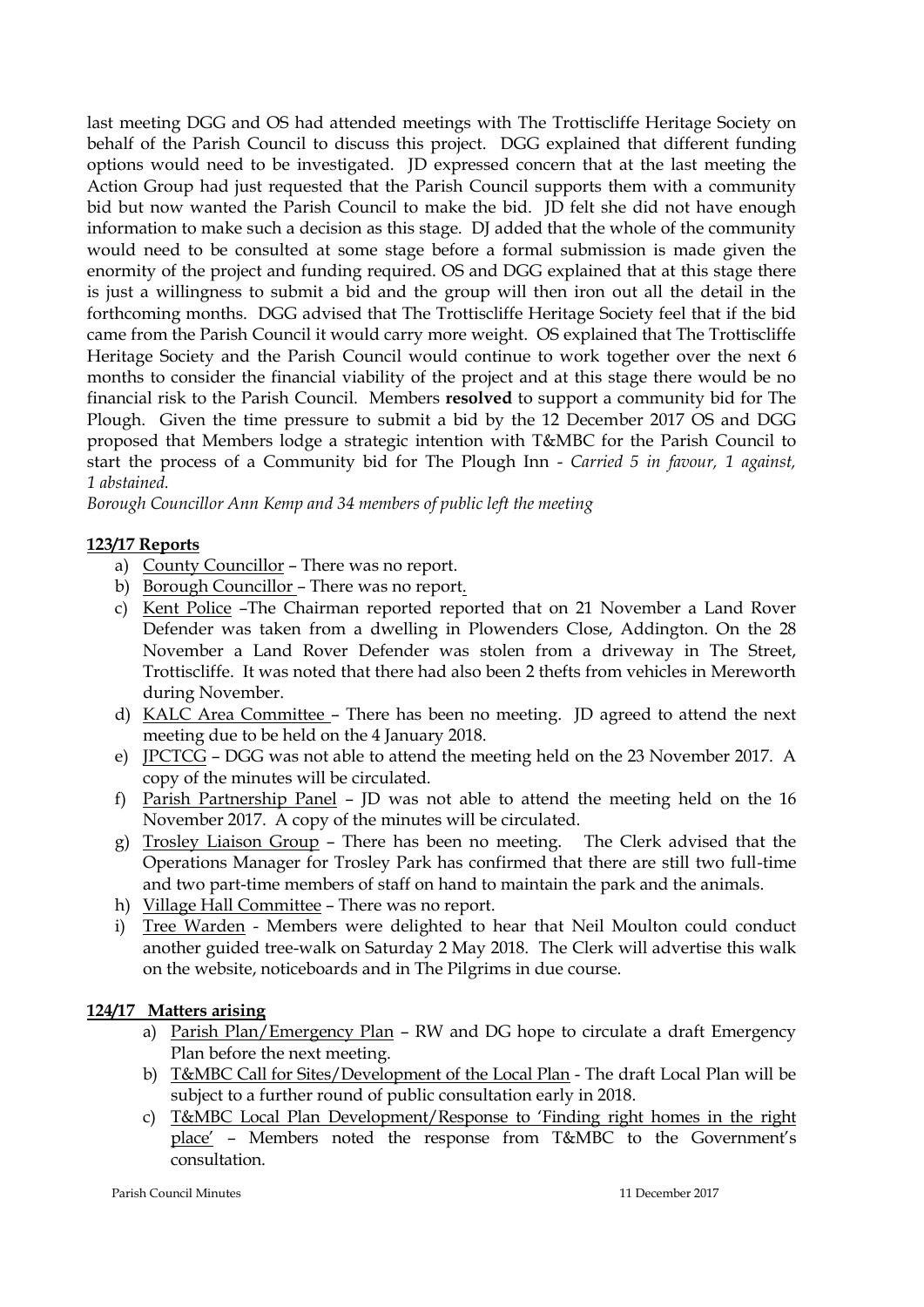- d) Proposal to support a Community Bid for The Plough Inn see page 1.
- e) BT Box in Taylors Lane BT has advised the Clerk that the Box will be removed within 2 years.
- f) Parish Council Website The Clerk is looking at alternative arrangements and training.
- g) Calendar of meetings 2018 The dates for Parish Council meetings to be held in 2018 were adopted. The Clerk will place these dates on the website.
- h) KALC Community Awards Scheme 2018 Members **resolved** unanimously to adopt the Scheme and to nominate Mr. Trevor Ledamun for this award for his services to the community.
- i) KCC Volunteer Support Wardens Members discussed this scheme and **resolved**  that the scheme would not be of any relevance or benefit to the village given the costs involved.

#### **125/17 Finance & Policies**

Statement of payments to be made and income received

| Balances as at 11 December 2017  |            |
|----------------------------------|------------|
| <b>National Savings Account:</b> | £1,684.70  |
| Nat West TPC TCC Account:        | £22,445.40 |
| Nat West TPC Reserve Account:    | £23,084.08 |

| Nat West TPC Current Account | £ 1,389.13 |
|------------------------------|------------|
|                              |            |

## **Receipts:** HMRC VAT Refund: £1,201,27

| <b>Cheques for signature TPC Current Account:</b> |                            |               |           |  |
|---------------------------------------------------|----------------------------|---------------|-----------|--|
| <u>Supplier</u>                                   | Description                | <u>Cheque</u> | Amount    |  |
|                                                   |                            | Number        |           |  |
| Mrs L S Goldsmith                                 | (Salary 6 weeks)           |               |           |  |
|                                                   | $(02/11/17 - 14/12/17)$    | 000148        | £ 246.52  |  |
| HMRC                                              | (Clerks Tax)               | 000149        | £164.00   |  |
| Mrs L S Goldsmith                                 | <b>Clerks Expenses</b>     | 000150        | £125.98   |  |
| Trottiscliffe PCC                                 | (Annual Grant)             | 000151        | £ 450.00  |  |
| Trottiscliffe Village Hall                        | (Annual Grant)             | 000152        | £1,300.00 |  |
| Trottiscliffe C of E School                       | (Annual Grant)             | 000153        | £1,250.00 |  |
| Kent Wildlife Trust                               | (Subscription)             | 000154        | £ $50.00$ |  |
| Mrs L S Goldsmith                                 | (Salary 14/12/17-11/01/18) | 000155        | £164.21   |  |
|                                                   | (Post-dated)               |               |           |  |
| <b>HMRC</b>                                       | (Clerks Tax)               | 000156        | £109.47   |  |
|                                                   |                            |               |           |  |

(Post-dated)

 **Total £3,860.15** Transfer from TPC Reserve Account to TPC Current Account: £2,600.00

- a) Cheques for signature: The Chairman proposed that the cheques listed above be signed. Agreed
- b) Budget 2018/19 The Clerk had prepared a budget forecast document for circulation. A total estimated expenditure of £18,742.00 which includes the provision of a financial contribution towards local organisations including the school and the village hall committee which used to benefit from the S136 Grant, was agreed. It was **resolved** that the precept upon T&MBC for the financial year 2018/19 should be £16,500.00. Any shortfall would be met from reserves.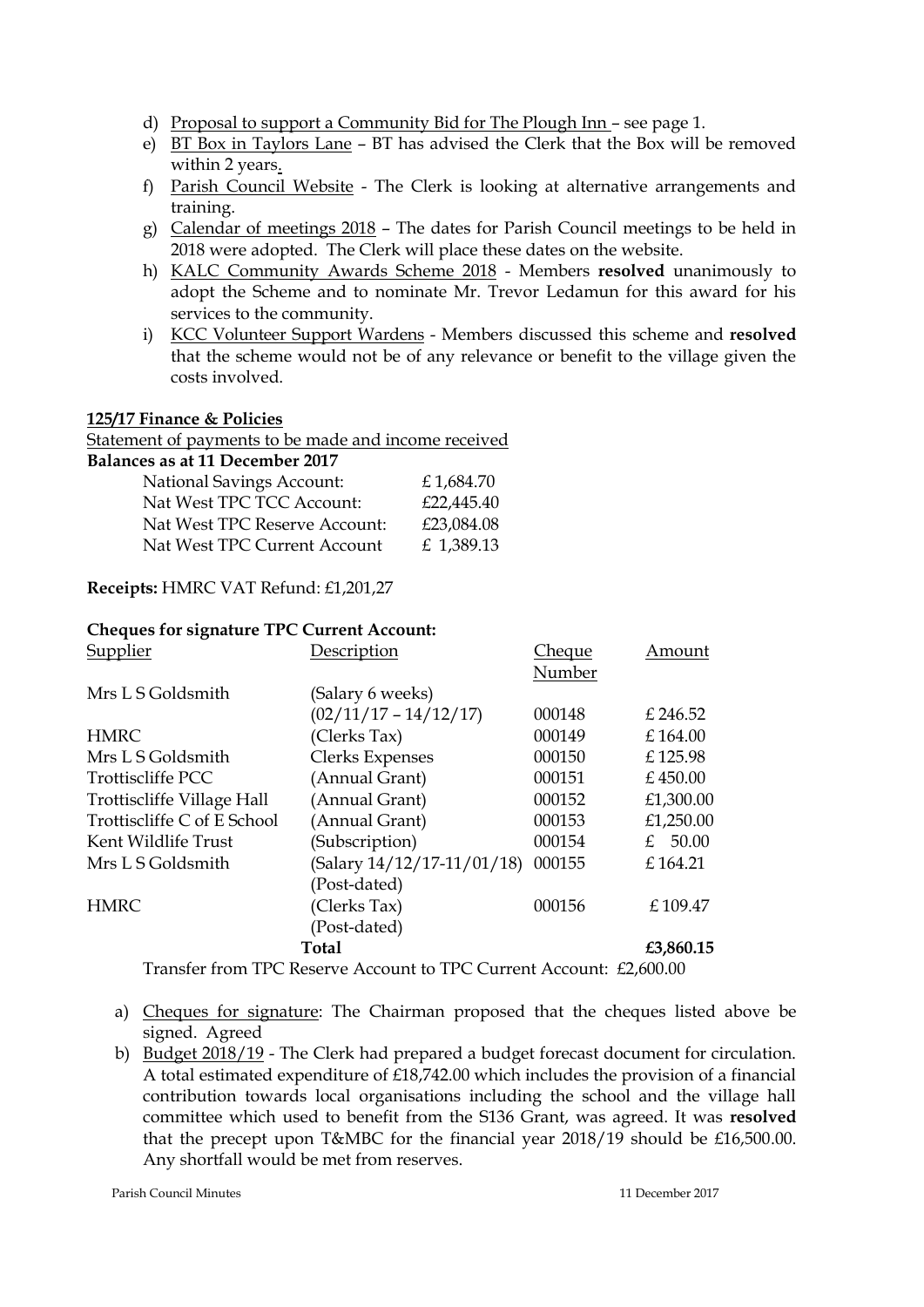- c) Precept request 2018/19 It was **resolved** that a precept of £16,500.00 would be requested for 2018/19 from T&MBC.
- d) Review of policies It was **resolved** to make no changes to the policies in place. The Clerk will update each policy to show that it has been reviewed. The Clerk was asked to review the Risk Assessment schedule before the next meeting.

# **127/17 Planning**

# a) Applications

1] TM/17/01438/LB & TM/17/01522 - The Plough Inn, Taylors Lane, Trottiscliffe

Members noted the slight revision to the plans which are due to be determined by the Area 2 Planning Committee on the 13 December 2017. It was noted that the Planning Officer is recommending that both proposals are approved. It was **resolved** that DGG would attend the Area 2 Planning Committee on the 13 December and speak on behalf of the Parish Council.

## b) Decisions from T&MBC:

1] TM/17/1336 - Wrotham Quarry, Land south of M20, Ford Lane, Wrotham Heath Section 73 application to extend the end date until 17 May 2017, increase the annual amount of extraction and amend the working and restoration schemes. *Approved*

2] TM/17/2090 – Wrotham Quarry, Trottiscliffe Road, Addington

Operation of an aggregate recycling facility for a temporary period of five years within the existing processing plant are. *Refused*

3] TM/16/01753/FL – The Nursery, Taylors Lane, Trottiscliffe

Permanent retention of a static mobile home as accommodation for an agricultural worker ancillary to the nursery business and retention of 2no. dog kennels and pens. *Approved*

c) Other planning matters

1] Whitaker Cottage – unauthorised use as separate dwelling. Enforcement are carrying out further investigations with respect to planning permissions for the site

2] 17/00102/USEH - The Nursery Taylors Lane, Trottiscliffe, regarding alleged unauthorised residential use. Enforcement are carrying out an investigation to determine if a breach of planning control has occurred.

# **128/17 Highways, Footways and Footpaths**

1] Reported Faults

i) 306682 – Work has commenced to refresh the white lining within the traffic calming section on Taylors Lane/The Street/Addington Lane.

ii) Vigo Road – the Clerk to request a review of the traffic calming measures. Members do not feel that making Vigo Road one way would be beneficial or practical.

iii) Church Lane to Bramble Park – the Clerk to request that the debris is removed.

iv) Pilgrims Way – the Clerk to request a deregulation of the speed limit to 30mph.

# **129/17 Open Spaces, Recreation Ground and Allotments**

1] Recreation Ground and playground – The Clerk is in the process of updating some of the signs on the playground which have incorrect information and contact details. The gate to the play area also needs a more robust padlock. JD agreed to ask the school to put an article in the next newsletter about children respecting the play area and not leaving the gate open. 2] Allotments – Nothing to report.

3] Request from Trottiscliffe School to hold summer fete on the recreation ground on 9 June Members **resolved** to allow the school to hold their summer fete on the 9 June 2018 on the recreation ground. Members also **resolved** to allow the school to hold their annual firework